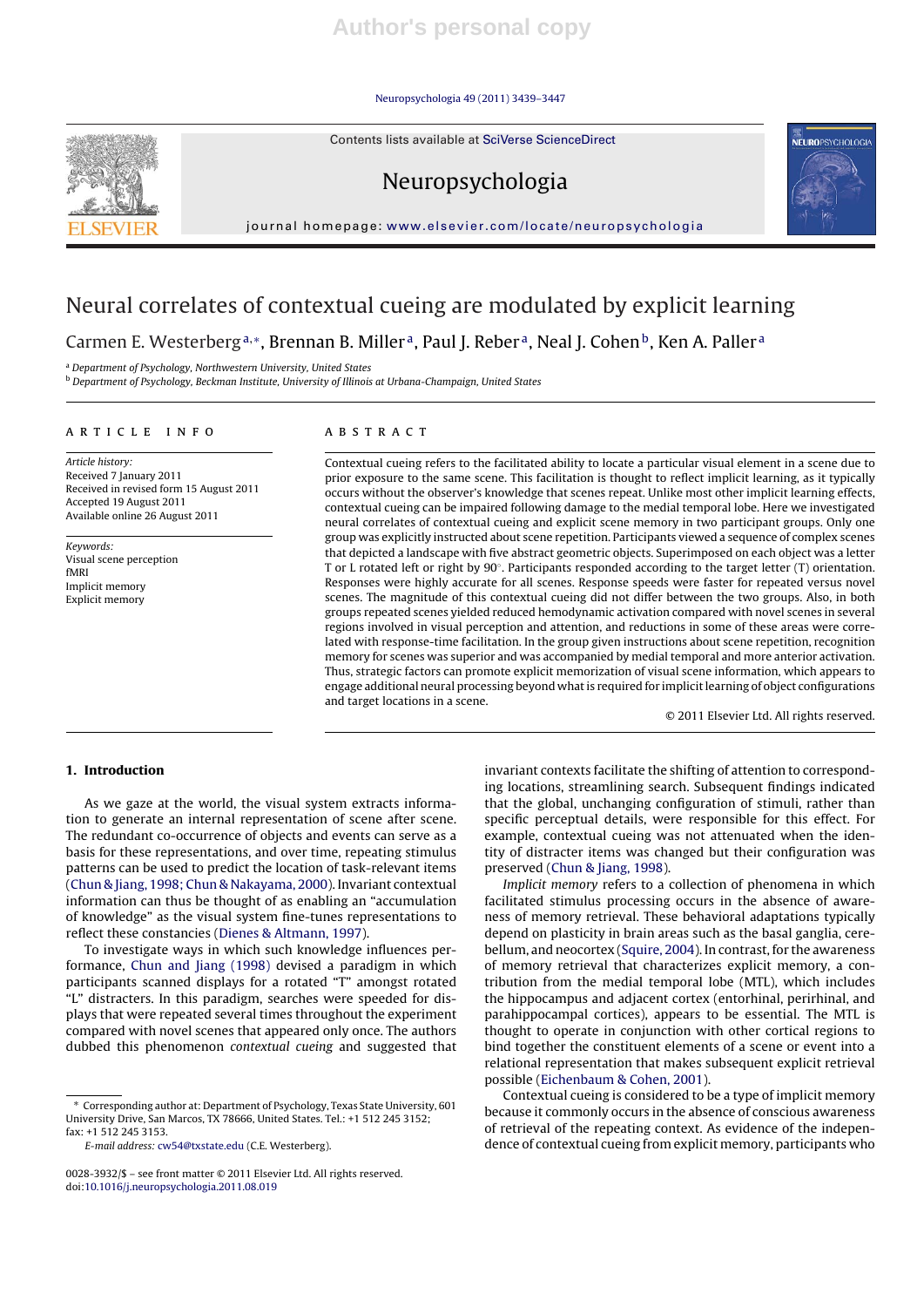had learned to locate targets in repeated displays more quickly were still unable to discriminate repeated from new displays (Chun & Jiang, 1998). The few participants who claimed to notice that displays repeated still performed at chance levels when trying to recognize repeated displays and also showed search benefits with repeated displays that were equivalent to those in other participants. Chance recognition was also observed in another inquiry with more sensitive explicit memory measures (Chun & Jiang, 2003). Furthermore, individuals given foreknowledge about the repetition performed similarly to naive individuals and had equally poor explicit memory for displays.

Recent evidence suggests that contextual cueing may be an atypical form of implicit memory, as MTL damage has been shown to disrupt contextual cueing. In an initial study, patients with damage to the hippocampus and surrounding cortical regions did not show contextual cueing (Chun & Phelps, 1999). Given that many forms of implicit memory are intact after MTL damage (Squire, 2004), this work received considerable attention. Yet, it is not the only instance of impaired implicit memory following MTL damage. Impairments have been observed in priming for new verbal associations (e.g., Paller & Mayes, 1994; Shimamura & Squire, 1989; Verfaellie, Martin, Page, Parks, & Keane, 2006) and in an implicit measure of relational memory for scenes derived from eye movements in patients with hippocampal amnesia (Ryan, Althoff, Whitlow, & Cohen, 2000). However, complicating matters, a subsequent contextual-cueing study showed that patients with damage to the hippocampus but not surrounding cortical regions of the MTL exhibited near-normal contextual cueing (Manns & Squire, 2001). These studies sparked considerable debate about the neural basis of memory underlying contextual cueing.

In the current study, neuroimaging data were collected to identify brain activity involved in contextual cueing. Previous neuroimaging studies have sought to clarify the role of the MTL in contextual cueing, though it remains unclear whether the hippocampus, the surrounding MTL cortex, or both, contribute to contextual cueing. In one study with functionalmagnetic resonance imaging (fMRI), the hippocampus was implicated in contextual cueing, as differential hippocampal activity for repeat versus novel displays correlated with the reaction-time facilitation for repeated displays (Greene, Gross, Elsinger, & Rao, 2007). These results are consistent with fMRI studies implicating the hippocampus in other forms of complex implicit learning (Greene, Gross, Elsinger, & Rao, 2006; Harrison, Duggins, & Friston, 2006). Potential relationships between contextual cueing and neighboring MTL cortical regions were not assessed. In another study, contextual cueing was linked with MTL cortical regions but not the hippocampus, as activity in perirhinal and entorhinal cortex, but not in the hippocampus, predicted the magnitude of contextual cueing (Preston & Gabrieli, 2008).

One difficulty in drawing a strong conclusion from previous reports is that MTL regions are very small and can suffer from alignment and co-registration inaccuracies in typical fMRI analyses (Stark & Okado, 2003; Yassa & Stark, 2009). Such inaccuracies could be responsible for these mixed findings across studies. To minimize this problem, here we used a region-of-interest analysis guided by anatomical landmarks to examine MTL activity. In this way, our study may help to discern how different regions within the MTL contribute to contextual cueing.

A few studies have investigated the contributions of brain regions outside of the MTL to contextual cueing. In a study of event-related potentials (ERPs) recorded from intracranial locations, late-onset potentials in early visual areas were identified during contextual cueing, suggesting that context may modulate visual activity via an attentionally guided top-down mechanism (Olson, Chun, & Allison, 2001). Neuroimaging studies have revealed several regions exhibiting attenuated neural activity for repeated

versus novel displays that could be involved in top-down modulation, including visual areas as well as frontal, temporal, and parietal areas (Greene et al., 2007; Preston & Gabrieli, 2008). Suppressed activity for repeated stimuli has been linked with behavior for other types of implicit memory, including perceptual priming (Buckner et al., 1998; Henson, Shallice, & Dolan, 2000; Maccotta & Buckner, 2004). Although systematic relationships have been observed between contextual cueing and brain activity in the MTL, as described above, it is unknown whether such relationships hold for other brain regions that may be instrumental for implicit learning. Based on the extant findings, we expected contextual cueing to correlate with repeat-novel differences in early visual cortex, perhaps in conjunction with modulations of attentional network components such as the anterior cingulate, posterior parietal cortex, and frontal eye fields (Mesulam, 2000; Summerfield, Lepsien, Gitelman, Mesulam, & Nobre, 2006).

Another problem with previous contextual cueing studies is that participants could potentially acquire and retrieve explicit memories during the procedure, thus contaminating neural measures attributed to contextual cueing. Here, the role of explicit memory during contextual cueing was manipulated by directing half of the participants to memorize specific object configurations and corresponding target locations (explicit group). Other participants were treated in a typical fashion such that they were not informed that scenes repeated (implicit group). Accordingly, neuroimaging data were examined to compare brain activity as a function of the involvement of explicit memory. We hypothesized that brain activity would be modulated by the degree to which scene repetition engendered the acquisition and retrieval of explicit memories. We predicted that an explicit-learning strategy, whereby people robustly recognize repeated scenes, would engage MTL regions to a greater extent than typical procedures whereby manifestations of contextual cueing are attributed to implicit learning.

To our knowledge, instructions encouraging explicit learning have been used in only one contextual-cueing study, but participants were largely unsuccessful in forming durable explicit memories, and associated neural activity was not examined (Chun & Jiang, 2003).Whereasmost previous studies employed configurations of colored letters on a monochromatic gray background, here we used intricate and memorable scenes resembling snapshots of a surrealistic landscape. Contextual cueing has been observed with complex scenes (Kunar, Flusberg, Horowitz, & Wolfe, 2007; Kunar, Flusberg, & Wolfe, 2008), but brain activity was not measured in these studies. In our paradigm, each scene contained five complex geometric objects superimposed on a colorful computer-generated landscape (Fig. 1a). These scenes arguably provide a good simulation of search facilitation outside the laboratory and are more amenable to explicit memorization than displays typically used to study contextual cueing.

## **2. Methods**

#### 2.1. Participants

Twenty-four right-handed, native English-speaking individuals (20–30 years old; mean age = 24.9 years) were recruited from the Northwestern University community. All participants gave informed consent prior to the experiment and received monetary compensation. Participants were randomly assigned to either the implicit group ( $n = 12$ ) or the explicit group ( $n = 12$ ). Data were excluded from analyses due to excessive error rates during the visual search task (greater than 2.5 SD above the group average) in two participants, due to poor signal quality of the fMRI data (signal-to-noise ratio greater than 2.5 SD below the group average) in one participant, and due to inadequate scan coverage of the MTL in one participant. The final sample included 10 participants per group.

#### 2.2. Stimuli

Stimuli consisted of 60 scenes, each containing 5 unique, abstract objects that were created by combining geometric shapes and altering their colors and textures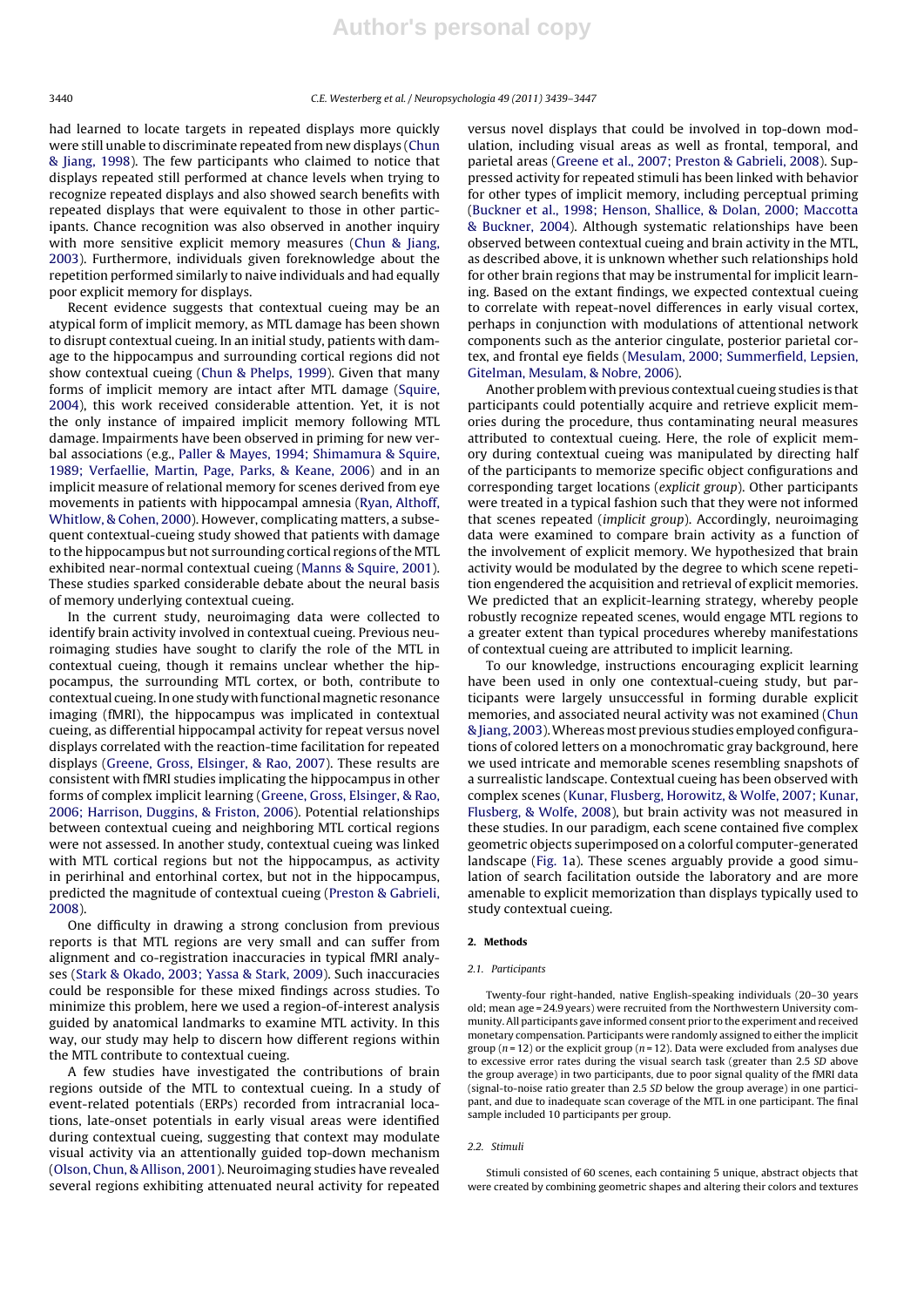C.E. Westerberg et al. / Neuropsychologia 49 (2011) 3439–3447 3441



Fig. 1. (A) Two examples of scenes used in this experiment. Participants located the target ("T") amongst the distracters ("L"s) and then indicated its orientation (rotated left or rotated right). (B) Reaction time data plotted as a function of participant group (explicit or implicit) and scene type (novel or repeated). Bars represent standard errors of the mean. (C) Forced-choice recognition accuracy plotted as a function of scene type (repeat or novel) and participant group (implicit or explicit). Dashed line represents chance level. Bars represent standard errors of the mean.

(Fig. 1a). Each scene was divided into five areas (the four quadrants and an area surrounding the center), and one object was placed within each area. The target letter, a "T" rotated right or left by 90◦, was superimposed on one randomly selected object. A distracter, an "L" rotated right or left by 90◦, was superimposed on each of the remaining four objects. The base of each target T was slightly offset to increase the difficulty of target-distracter discrimination. Across all scenes, targets appeared in each area an equal number of times. Two sets of 60 scenes were created, one with the target T rotated right and the other with it rotated left.

Scenes were arranged into 9 blocks, each containing 6 novel scenes (never viewed before), and 6 repeat scenes (scenes that were presented in every block). For repeat scenes, the orientation of the target differed across blocks such that the context was predictive of the target location but not the motor response. Target orientation was equated across novel and repeat scenes for each block.

# 2.3. Procedure

Prior to entering the scanner, participants viewed a page containing the 6 repeat scenes to familiarize themselves with the stimuli and to practice discriminating targets from distracters. For participants in the explicit group, the experimenter also explained that this subset of scenes would repeat multiple times throughout

the study, that all aspects of these scenes except for target orientation would remain invariant, and that they should memorize stimulus features in these scenes such that search could be facilitated because they would know where to find the target whenever they recognized a repeat scene.

Once inside the scanner, participants completed a practice block to acquaint them with completing the search task in the scanner. None of the practice stimuli appeared in the actual experiment.

The task was comprised of two 6.75-min runs, termed epoch1 and epoch2 each containing 9 blocks of 12 visual search trials randomly intermixed with 6 odd-even judgment trials (with the constraint that the same repeat scene could not be presented on the last trial of one block and the first trial of the next block). On odd-even trials, a single digit appeared on the screen for 2000 ms followed by a fixation cross for 500 ms and participants indicated whether it was odd or even by pressing one of two buttons. These trials were used to estimate baseline activity levels, based on previous evidence that MTL activity during such trials is lower and less variable than during fixation viewing (Stark & Squire, 2001). On visual search trials, a scene appeared for 2000 ms, followed by a fixation cross for 500 ms. Participants pressed one of two buttons to indicate the orientation of the target T. Participants were instructed to respond as quickly and as accurately as possible and were discouraged from guessing.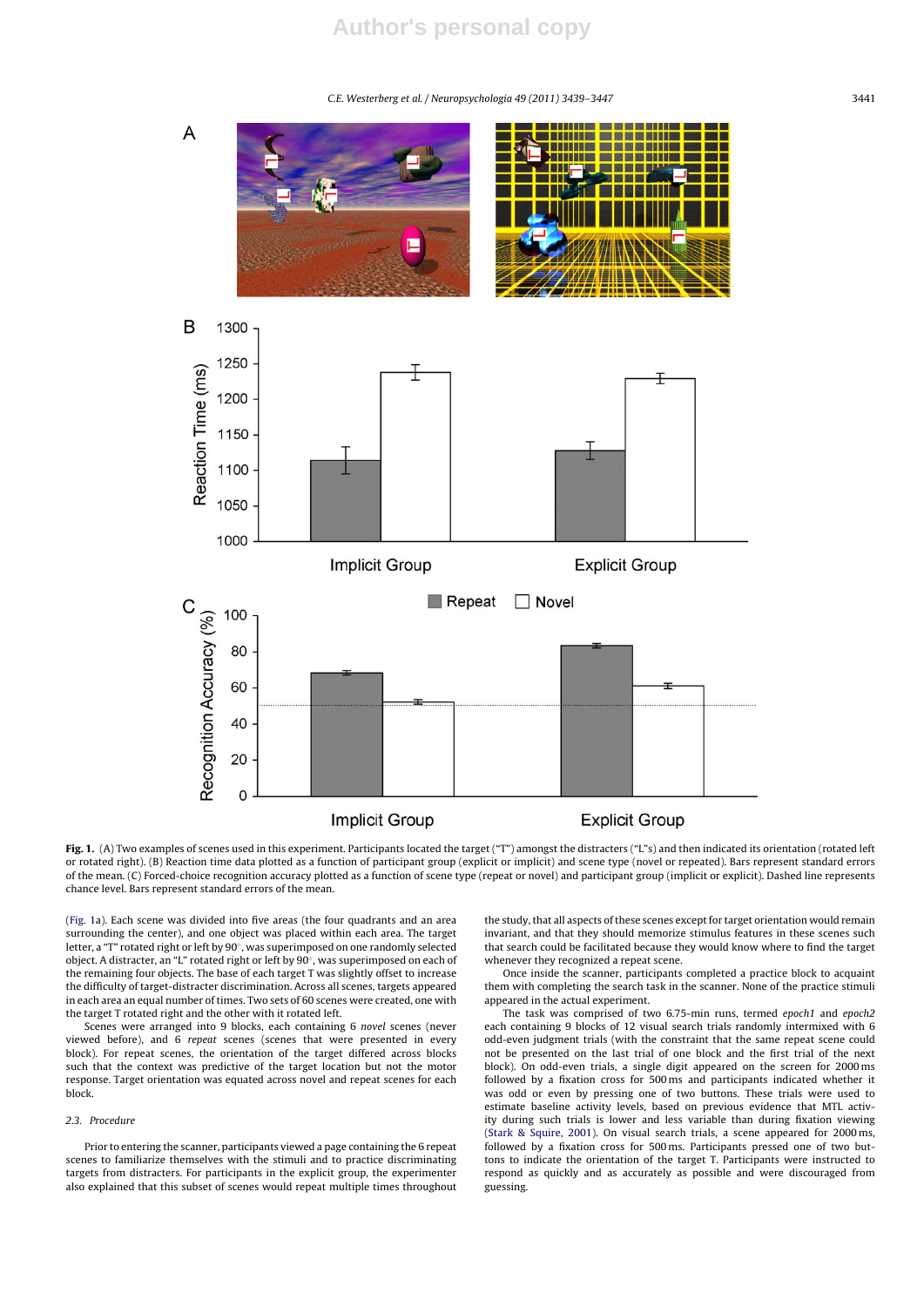After exiting the scanner, participants were queried about their knowledge of the experiment. This debriefing provided evidence concerning participants' awareness of the repeated scene manipulation, and about whether they used this knowledge to facilitate visual search. In particular, participants were asked to report what strategies they used to complete the task and if they were aware that scenes repeated throughout the task. If repetition was reported, they were further asked at what point in the experiment the repetition was noticed, and if the target was always in the same location in the repeated scenes.

Finally, recognition for novel and repeat scenes presented during the visual search task was tested using forced-choice procedures. For repeat scenes, participants viewed two side-by-side pages containing the 6 repeat scenes and 6 foil scenes in random order. None of the foil scenes had appeared earlier in the experiment. Participants were given 2 min to select the 6 displays that were seen previously. Next, recognition for novel scenes was tested. Participants viewed three side-by-side pages containing 9 novel scenes and 9 foil scenes in random order. The novel scenes were randomly selected from the set of 54 novel scenes used in the experiment. Participants were given 3 min to select the 9 displays that were seen previously. Recognition accuracy was measured as the percentage of scenes correctly identified as having been seen previously, yielding for each participant a percent-correct score for repeat scenes and a percent-correct score for novel scenes.

### 2.4. Neuroimaging

Event-related fMRI data were collected on a Siemens TRIO 3T scanner. Wholebrain gradient-recalled echo-planar images (35 axial 3.0-mm slices, 0-mm gap) were collected using the following parameters: TR = 2500 ms; echo time = 20 ms; flip angle = 80°; field of view = 22 cm; voxel size = 3.44 mm  $\times$  3.44 mm  $\times$  3 mm; for a total of 174 volumes in each functional run. The initial 6 volumes in a run occurred prior to stimulus presentation and were used for T1 stabilization. After the second functional run, 3D MP-RAGE T1-weighted scans (voxel size = .859 mm  $\times$  .859 mm  $\times$  1 mm; 160 axial slices) were collected for anatomical localization.

AFNI software (Cox, 1996) was used to co-register the functional images in time and space, remove voxels that exhibited low or erratic signal, spatially smooth the images with a 7.5-mm FWHM gaussian kernel, and concatenate data from the two functional runs. For the whole-brain analysis, data were transformed into standard stereotactic space, and deconvolution of the hemodynamic signal was achieved with a general linear model identifying four trial types – repeat-epoch1, repeat-epoch2, novel-epoch1, and novel-epoch2 – where epoch1 refers to the first functional run and epoch2 to the second functional run (blocks 1–9 and 10–18, respectively, following the analysis procedures used by Chun & Jiang, 1998). Eight nuisance variables were also included (6 for motion, 2 for drift). Signal was averaged from 5 to 12.5 s after stimulus onset to account for hemodynamic lag. Brain regions exhibiting consistent changes in activity were assessed across participants in a standard second-pass random-effects analysis (t-test). As a correction for multiple comparisons, a Monte Carlo simulation was performed in which matched noise data were subject to the same analysis path as the real data. Contiguous regions in which each voxel was found to be activated at  $t > 3.5$  were found to be reliable at  $p < .01$ .

Region-of-interest (ROI) analyses were performed to provide sensitive tests for MTL regions that may not overlap adequately in standard group analyses. Using the high-resolution T1 scan for each participant, identifiable landmarks described by Insausti and colleagues (1998) and Reber, Wong, & Buxton (2002) guided the drawing of five MTL regions bilaterally: anterior hippocampus, posterior hippocampus, parahippocampal cortex, perirhinal cortex, and entorhinal cortex (Fig. 2a). Next, signal values from non-normalized functional data were averaged across all voxels in each ROI, yielding a single time series for the region. This technique was applied to every region in each participant, followed by deconvolution as described above.

## **3. Results**

# 3.1. Behavior

In the visual search task, contextual cueing was observed in both groups as a reaction-time facilitation for repeat scenes compared to novel scenes. The accuracy of these responses to targets exceeded 94% for all trial types (Table 1). Accuracy data were subjected to a repeated-measures analysis of variance (ANOVA) with withinsubjects factors of epoch (1 or 2) and condition (repeat or novel) and a between-subjects factor of group (explicit or implicit). Main effects indicated that target detection was more accurate in epoch2 than in epoch1  $[F(1,18) = 8.4, p < .01]$ , and more accurate for repeat than for novel scenes  $[F(1,18)=8.2, p<0.05]$ . However, the condition  $\times$  group interaction [ $F(1,18) = 4.6$ ,  $p < .05$ ] indicated that target detection was more accurate for repeat than for novel scenes in the explicit group  $[t(9) = 3.3, p < .01]$  but not in the implicit group

 $[t(9) = 0.6, p > .5]$ . Accuracy was also high in the baseline odd-even task (96%).

Reaction time (RT) data are depicted in Fig. 1b. Formal analyses revealed reliable contextual cueing effects in both groups, as RTs to discriminate target orientation were faster for repeat scenes compared with novel scenes, with the same magnitude of contextual cueing in the two groups (implicit = 116 ms, explicit = 102 ms). RT data from correct trials were submitted to an ANOVA with within-subjects factors of epoch (1 or 2) and condition (repeat or novel) and a between-subjects factor of group (implicit or explicit). Main effects of epoch  $[F(1,18) = 90.1, p < .0001]$  and condition  $[F(1,18) = 23.3, p < .0001]$  were significant, as participants responded more quickly in epoch2 (1120 ms) than in epoch1 (1231 ms), and faster to repeat scenes (1121 ms) than to novel scenes (1230 ms). A significant epoch  $\times$  condition interaction was also found  $[F(1,18) = 17.3, p < .001]$ , as the magnitude of contextual cueing was greater in epoch2 (137 ms) than in epoch1 (80 ms). The main effect of group was not significant ( $p$  value  $> 0.9$ ). Likewise, the group  $\times$  condition interaction was not significant (p value > .3) and the group  $\times$  epoch  $\times$  condition interaction was not significant ( $p$  value > 08).

Recognition accuracy was superior in the explicit group compared to the implicit group, as expected (Fig. 1c). Percent correct scores were submitted to an ANOVA with factors of condition (repeat or novel) and group (implicit or explicit). A significant main effect of group  $[F(1,18)=11.9, p < .005]$  confirmed that the explicit group had superior recognition compared with the implicit group (73% versus 60% correct, respectively). A main effect of condition  $[F(1,18) = 21.9, p < .0001]$  indicated that memory accuracy was higher for repeat scenes (77%) than for novel scenes (57%). The group  $\times$  condition interaction was not significant (p > .3). Paired t-tests confirmed that the explicit group showed above-chance recognition (50%) for both repeat and novel scenes  $[t(9) = 9.0,$  $p$  < .001, and  $t(9)$  = 2.5,  $p$  < .05, respectively]. The implicit group performed above chance for repeat scenes  $[t(9) = 4.7, p < .01]$  but not for novel scenes  $[t(9) = 0.6, p > .5]$ .

Verbal reports during debriefing provided compelling evidence that participants in the implicit group were largely unaware of scene repetition whereas participants in the explicit group used a recollection-based strategy to complete the task. In the implicit group, five of ten individuals reported that they noticed some repetition, but they provided scarce details (e.g., "Something repeated, but I'm not sure what it was" or, "I think I saw the same object a few times"), and they all incorrectly reported that the location of the target in repeated scenes varied across trials. Furthermore, none of these five participants reported using explicit search strategies. In contrast, most participants in the explicit group offered highly detailed descriptions of specific repeated scenes and intricate search strategies for recognized scenes (e.g., "When I saw the background with green clouds, I knew to look on the pink egg in the lower left corner"). In describing their search strategies, eight of ten participants in the explicit group concluded that foreknowledge of the repetition manipulation allowed for more efficient search.

## 3.2. Whole-brain analyses

To reveal brain areas active during the visual search task, activity during all visual search trials (collapsed across group, condition, and epoch) was contrasted with activity during baseline trials. Bilateral engagement of large portions of the ventral and dorsal visual pathways was observed, including the fusiform gyrus, inferior temporal lobe, parahippocampal gyrus, and posterior parietal cortex (Fig. 3a).

To isolate brain regions involved in contextual cueing, activity for novel trials was subtracted from activity for repeat trials (henceforth referred to as the contextual cueing contrast). This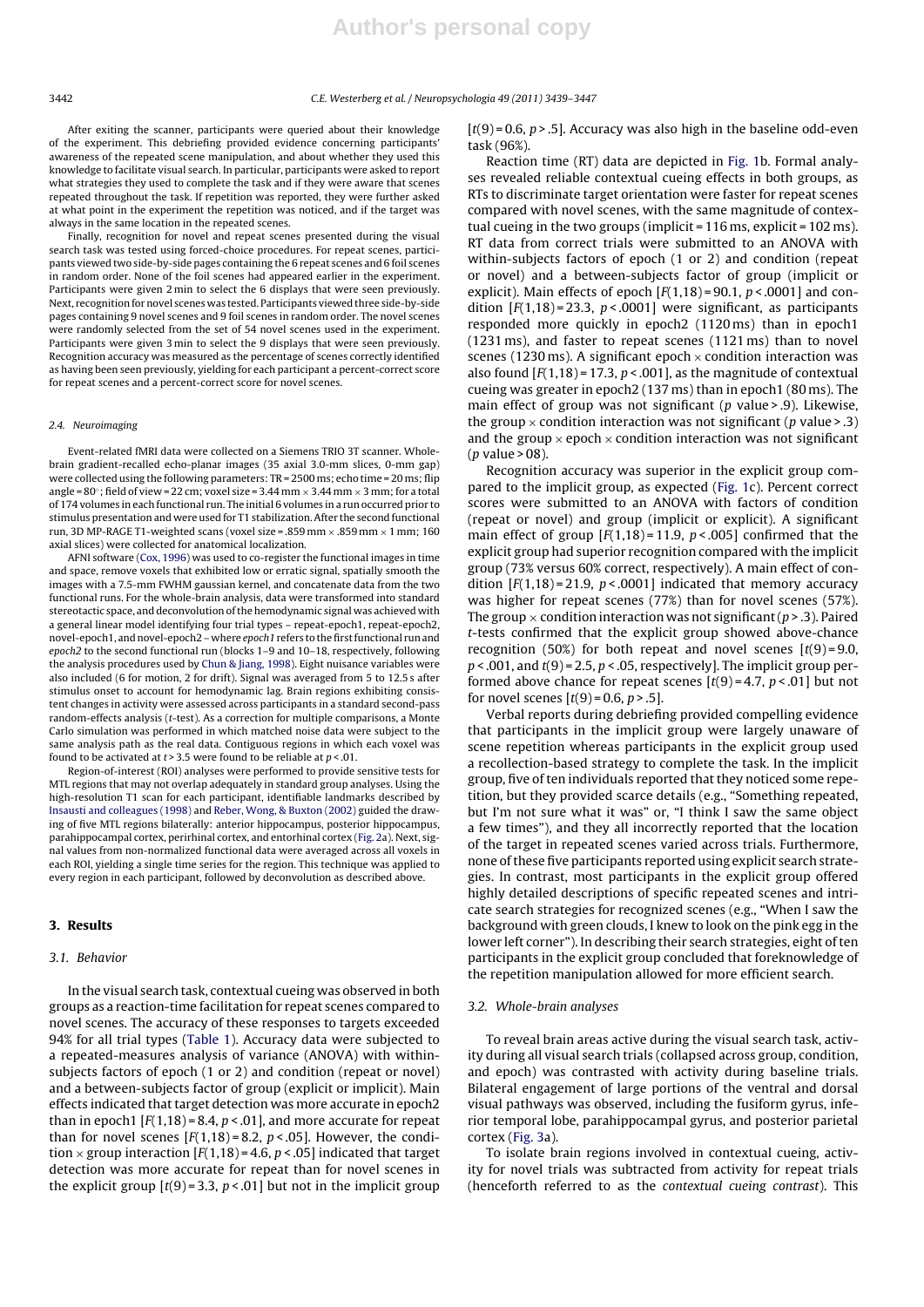# C.E. Westerberg et al. / Neuropsychologia 49 (2011) 3439–3447 3443





Fig. 2. (A) Anatomically defined medial temporal regions of interest superimposed on a high-resolution structural scan. The anterior hippocampus, posterior hippocampus, entorhinal cortex, perirhinal cortex, and parahippocampal cortex were defined bilaterally for each participant. (B) Neural activity during the visual search task was greater in the explicit group than the implicit group in the left and right posterior hippocampus and the left perirhinal cortex. Bars represent standard errors of the mean.

#### **Table 1**

Accuracy of responses to targets, with standard error of the mean in parentheses.

A

|                                  | Epoch 1                            |                                  | Epoch 2                    |                              |
|----------------------------------|------------------------------------|----------------------------------|----------------------------|------------------------------|
|                                  | Repeat                             | Novel                            | Repeat                     | Novel                        |
| Explicit group<br>Implicit group | $97.0\%$ $(1.1)$<br>$97.2\% (1.0)$ | $94.3\%$ (1.5)<br>$97.2\%$ (0.6) | 98.3% (.64)<br>98.7% (.56) | $97.2\%(.63)$<br>98.1% (.92) |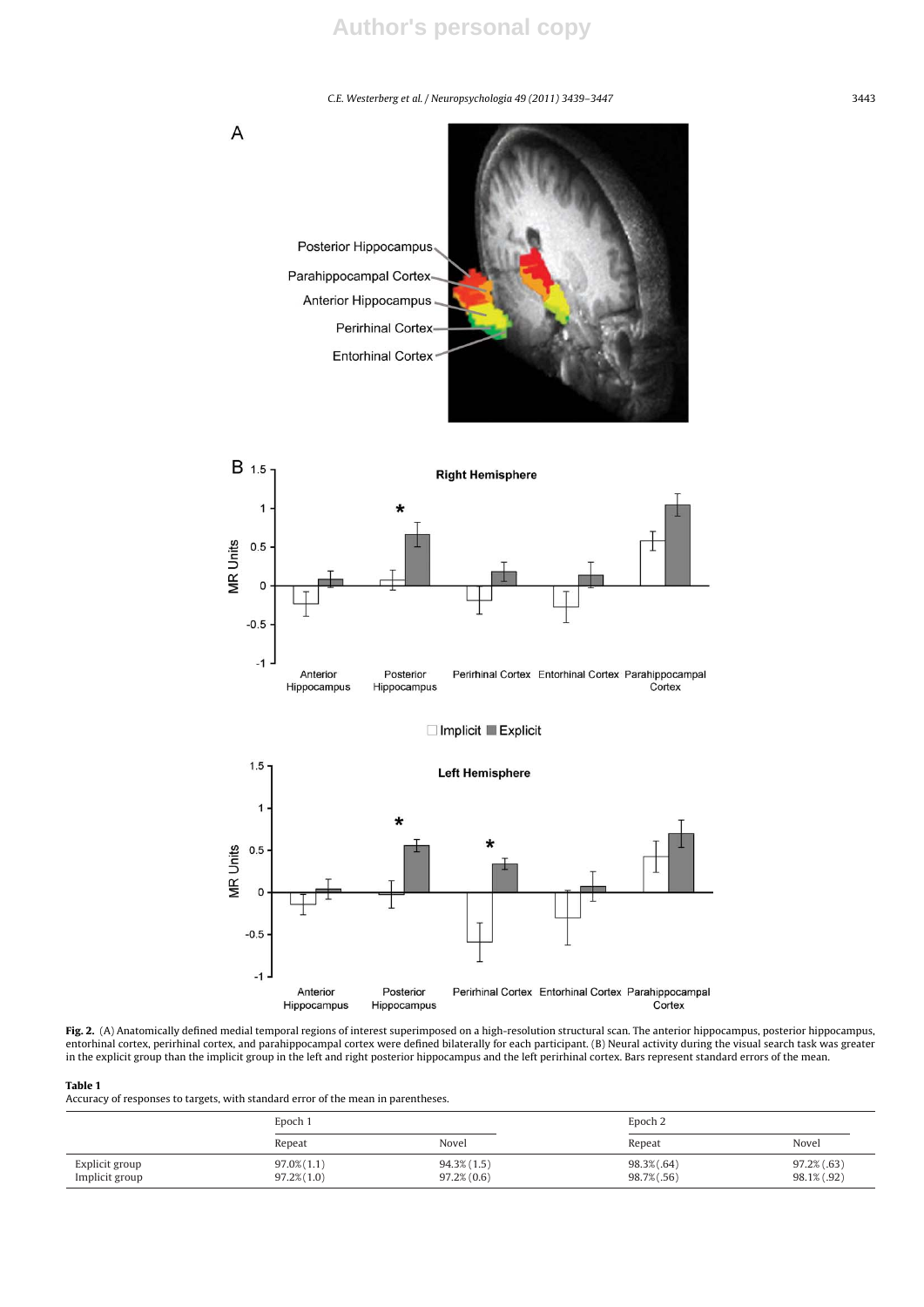# **Author's personal copy**

3444 C.E. Westerberg et al. / Neuropsychologia 49 (2011) 3439–3447



Fig. 3. Sagittal view of neural activity present when (A) all search trials were contrasted with baseline trials for all participants, and (B) repeat trials were contrasted with novel trials for all participants. (C) The contextual cueing contrast showed a larger deactivation of the right superior parietal lobule and the left middle occipital gyrus for the implicit group than the explicit group. (D) The contextual cueing contrast was larger in the right superior temporal gyrus for the explicit group in epoch 2.

contrast was associated with widespread, bilateral deactivations within the ventral visual stream (Fig. 3b), with the largest clusters of activity occurring in the right fusiform gyrus and the left middle occipital gyrus (see Table 2 for location, size, and mean activation level of all regions). Paired t-tests were performed to determine if the magnitude of contextual cueing effects differed across epoch within each of these regions of interest. In the left inferior parietal lobule, cueing effects were larger during epoch1 than during epoch 2  $[t(18)=2.7, p<0.05]$ , whereas cueing effects were larger during epoch2 than during epoch1 in the left inferior frontal gyrus  $[t(18) = 4.2, p < .001]$ . Epoch-dependent differences were not observed in any other region.

To determine whether the magnitude of the contextual cueing contrast was associated with memory performance, average neural activation values within each ROI identified in the contextual cueing contrast were correlated with contextual cueing scores (computed as novel RT minus repeat RT). For this analysis, only RT and fMRI data from epoch2 were considered, as contextual cueing behavior was not robust in each participant in epoch1. A significant negative correlation was observed in both the right fusiform gyrus ( $r = -.57$ ,  $p = .009$ ) and the left middle occipital gyrus  $(r = -.60, p = .006)$ . That is, larger deactivations of these regions were associated with larger contextual cueing scores. No significant correlations were observed between contextual cueing scores and average neural activation values in other regions of interest identified in Table 2. Furthermore, neural activation values for regions that did show correlations with contextual cueing scores did not show correlations with recognition memory for repeat or novel scenes ( $p$  values  $>$  .3).

Follow-up analyses examined these correlations in each group separately. Correlations between epoch2 contextual cueing and activation in the right fusiform gyrus approached significance in

# **Table 2**

Deactivations for the contextual cueing contrast (repeat scenes versus novel scenes, both groups together).

| Brain region                                 | BA   | Talairach coordinates $(x,y,z)$ | Cluster size $(ml3)$ | Mean intensity |
|----------------------------------------------|------|---------------------------------|----------------------|----------------|
| R fusiform gyrus                             | 37   | $37, -65, -8$                   | 6031                 | 3.14           |
| L middle occipital gyrus                     | 19   | $-37, -71, -4$                  | 5797                 | 2.28           |
| R lingual gyrus                              | 17   | $26, -88, 2.4$                  | 2875                 | 2.68           |
| L postcentral gyrus/inferior parietal lobule | 1.40 | $-45, -30, 55$                  | 2078                 | 2.83           |
| R inferior frontal gyrus                     | 9,6  | 47, 0, 35                       | 1750                 | 1.64           |
| L inferior frontal gyrus                     | 6    | $-41, 2, 33$                    | 797                  | 1.75           |

Note.  $BA = Brodmann's area$ ,  $L = left$ ,  $R = right$ .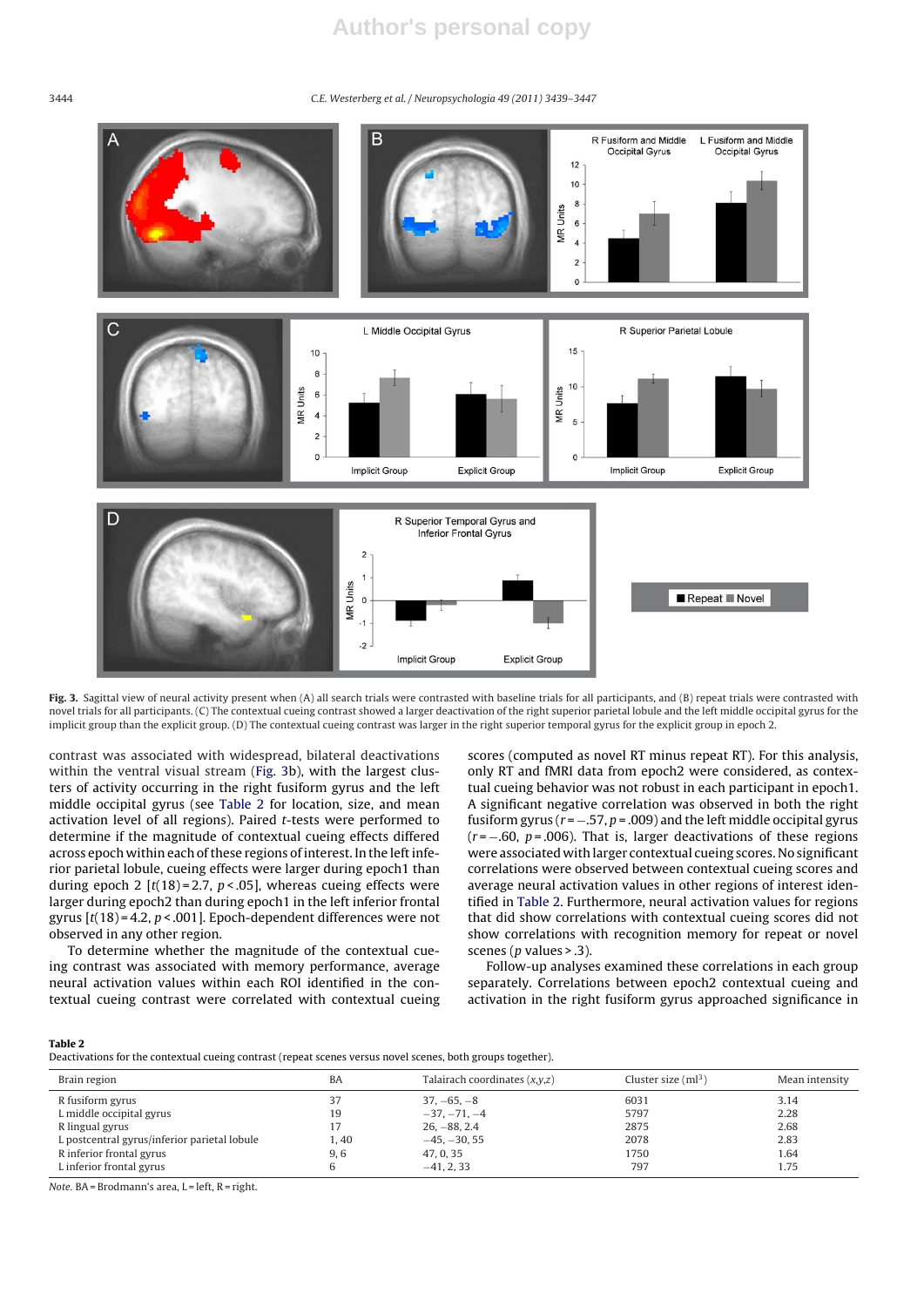the implicit group ( $r = -.63$ ,  $p = .05$ ) but did not reach significance in the explicit group ( $r = -.48, p < .17$ ). Correlations between epoch2 contextual cueing and activation in the left middle occipital gyrus was significant in the explicit group ( $r = -.84$ ,  $p < .005$ ) but not in the implicit group ( $r = -.47, p < .18$ ). Given the magnitude of these r values, the relatively small sample size when each group is considered separately ( $n = 10$ ), and the comparable magnitude of contextual cueing in the two groups, a reasonable inference is that the significant correlations observed when both groups were considered together were not strongly driven by relationships present in only one group.

Further analyses were conducted to determine whether repeatnovel activity differences identified through the contextual cueing contrast were influenced by explicit/implicit search strategy. For these analyses, across-group t-tests were performed on the repeatnovel activity difference for each epoch. Monte Carlo simulations revealed a minimum cluster size of 200 mm<sup>3</sup>, where each voxel exhibited  $t(18)$  > 3.5,  $p < .005$ , was sufficient to achieve significance at the  $p < .05$  level. In epoch1, voxel clusters in the right superior parietal lobule  $(516 \text{ mm}^3)$  and left middle occipital gyrus  $(266 \text{ mm}^3)$  showed significantly larger deactivations in the implicit group compared with the explicit group (Fig. 3c). In epoch2, a cluster of voxels (203 mm<sup>3</sup>) showed greater repeat-novel activation in the right superior temporal gyrus (partially overlapping with the right inferior frontal gyrus) in the explicit group compared with the implicit group (Fig. 3d).

# 3.3. Medial temporal lobe

To determine MTL involvement in memory processing and modulation by learning strategy, we submitted data from each MTL region to an ANOVA with factors condition (repeat or novel), epoch (1 or 2), and group (implicit or explicit). A main effect of group was observed in the posterior hippocampus bilaterally [right,  $F(1,18) = 5.06$ ,  $p < .05$ ; left,  $F(1,18) = 5.36$ ,  $p < .05$ ] and in left perirhinal cortex  $[F(1,18) = 7.34, p < .05]$ . In these regions, greater activity was observed in the explicit group compared to the implicit group (Fig. 2b). Additionally, a main effect of epoch was present in left entorhinal cortex  $[F(1,18) = 6.08, p < .05]$ , such that activations were greater in epoch1 compared with epoch2. No other main effects or interactions reached significance.

Given previous reports of contextual cueing effects in the MTL (Greene et al., 2007; Preston & Gabrieli, 2008), planned paired ttests were performed for each MTL region comparing activity for repeat trials versus novel trials. Two significant effects were found in the explicit group. In right parahippocampal cortex, activity was greater for novel trials than for repeat trials in epoch2  $[t(9) = -2.27$ .  $p < 0.05$ , revealing contextual cueing effects of the sort found in previous studies using implicit learning instructions. In epoch1, the explicit group showed the reverse effect in right perirhinal cortex, in that activity for repeat trials was significantly greater than for novel trials  $[t(9) = -2.73, p < .05]$ . No significant effects were present in the implicit group.

To determine if the magnitude of the contextual cueing effect differed across MTL regions, an ANOVA was conducted with factors region (ten MTL ROIs), epoch (1 or 2), and group (implicit or explicit). No main effects or interactions approached significance [all  $p$  values > .1].

The extent to which MTL activity predicted recognition memory was also examined. In the explicit group, recognition memory for repeat scenes was positively correlated with epoch2 neural activity in the right perirhinal cortex ( $r = .77$ ,  $p < .05$ ), and to a marginal degree in the left perirhinal cortex ( $r = .62$ ,  $p < .06$ ) and in the left anterior hippocampus ( $r = .63$ ,  $p < .06$ ). Furthermore, repeat scene recognition was negatively correlated with epoch2 neural activity in the left entorhinal cortex ( $r = -0.73$ ,  $p < 0.05$ ) in the explicit group. Novel scene recognition was not correlated with activity in any MTL region in the explicit group. In the implicit group, recognition for novel scenes was negatively correlated with epoch2 neural activity in the right perirhinal cortex ( $r = -.64$ ,  $p < .05$ ). Recognition for repeat scenes did not correlate with activity in any MTL region in the implicit group.

## **4. Discussion**

Target detection in the visual search task was systematically speeded for repeated scenes. As in prior contextual cueing experiments, participants in the implicit group completed the task largely on the basis of implicit learning, in that they claimed to have minimal or no explicit knowledge about what repeated while performing the search task. Yet, approximately the same magnitude of contextual cueing was exhibited in both groups. That is, the response facilitation was not greater for participants who relied more strongly on explicit learning during the visual search task and who were thus able to provide precise descriptions of the repeated scenes and of their strategies for remembering those scenes. Furthermore, neuroimaging findings supported the notion that in both groups the same basic learning mechanisms were responsible for the response facilitation for repeated scenes. Regions of the ventral visual processing stream were deactivated in the contextual cueing contrast, and these deactivations were correlated with the magnitude of the advantage for repeat versus novel scenes. Whereas conscious memory retrieval was most prevalent during visual search in the explicit group, in both groups responses for repeated scenes were evidently speeded due to neural processing that is typically attributed to non-conscious memory retrieval.

Despite these similarities between the two groups, a greater reliance on explicit learning was shown to modulate neural activity during the visual search task. Participants encouraged to use an explicit learning strategy, when compared with participants in the implicit group during epoch2, showed a greater difference in activation for repeat compared with novel scenes in a region that spanned the right superior temporal gyrus and the inferior frontal gyrus. Furthermore, only the explicit group showed greater activation for repeat compared with novel scenes in the perirhinal cortex during epoch1, confirming our hypothesis that this strategy entails the recruitment of brain areas typically responsible for explicit memory. Superior scene recognition and greater MTL activity during the visual search task in the explicit compared to the implicit group corroborate this conclusion.

Contextual cueing is typically reported to occur in the absence of recognition that some displays repeated (e.g., Chun & Jiang, 1998, 2003; Greene et al., 2007; Manns & Squire, 2001; but see Preston & Gabrieli, 2008). In the current study, scene recognition at the conclusion of the experiment was above chance in the implicit group for repeated scenes, though their accuracy did not reach the level of that in the explicit group, and they did not recognize novel scenes above chance levels. The ability to recognize scenes was probably superior for our participants compared to participants in prior contextual cueing paradigms because of the vastly different types of scenes used; here the scenes included complex multicolored visual objects and exotic backgrounds, whereas most prior studies used colored letters against a monochromatic background, producing relatively uninteresting and undifferentiated scenes (e.g., Chun & Jiang, 1998). Furthermore, given that implicit memory may help guide successful forced-choice recognition judgments in some circumstances (Voss & Paller, 2009), such mechanisms may have contributed to recognition of the complex scenes used here. According to debriefing results, participants in the implicit group did not rely on explicit memory retrieval during visual search, and in general, a participant's successful memory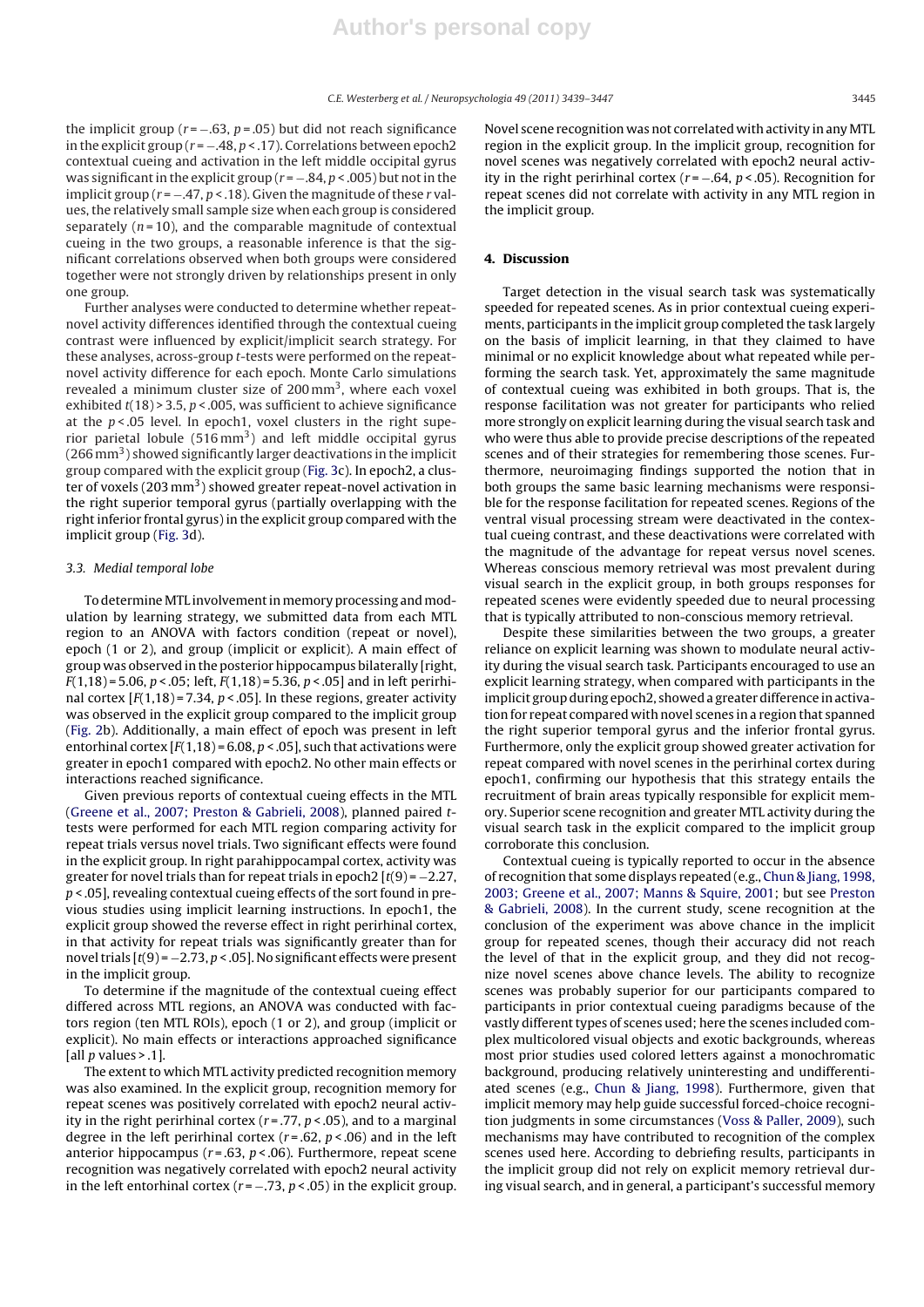retrieval during forced-choice recognition testing does not imply that explicit retrieval was used during visual search.

Implicit and explicit groups were considered together to identify brain regions involved in contextual cueing. This analysis revealed deactivations in areas typically involved in visual processing and spatial attention, and similar areas have been implicated in previous studies of contextual cueing (e.g., Greene et al., 2007; Olson et al., 2001; Preston & Gabrieli, 2008). These results are consistent with two possible explanations for contextual cueing in our study. One explanation is that it reflects implicit learning regardless of the degree to which individuals additionally engage in explicit learning. The other explanation is that the brain mechanisms of implicit learning are always operative, but the behavioral improvement for repeated scenes is driven by different mechanisms depending on the extent to which explicit learning is engaged. Yet, the correlations between behavior and deactivations, particularly in right fusiform gyrus and left middle occipital gyrus, suggest that brain areas typically involved in implicit learning contributed to the behavioral improvement for repeated scenes in both groups.

Indeed, brain–behavior relationships like those found in right fusiform and left middle occipital regions have not been previously reported in contextual cueing paradigms. Deactivations in fMRI signal during memory paradigms are typically thought to reflect more fluent processing of repeated stimuli, a phenomenon referred to as repetition suppression (Henson & Rugg, 2003; Gonsalves, Kahn, Curran, Norman, & Wagner, 2005). In the contextual cueing paradigm, deactivations in visual areas likely reflect more fluent processing of repeated visual scenes, which facilitates detection of a target within this context. This idea fits with findings from other types of implicit memory. In perceptual priming, the magnitude of priming effects is systematically related to the degree of activity reductions in visual cortex and perirhinal cortex observed for primed stimuli (Maccotta & Buckner, 2004; Voss, Hauner, & Paller, 2009), and in perceptual skill learning, the degree of skill acquisition is related to activity reductions in occipital and fusiform areas (Poldrack, Desmond, Glover, & Gabrieli, 1998; Schiltz et al., 1999; Schiltz, Bodart, Michel, & Crommelinck, 2001). These deactivations are also consistent with theories of cortical tuning, whereby changes associated with learning occur in the same cortical areas involved in the initial processing of information (Cohen, 1984; Cohen & Eichenbaum, 1993).

In addition to visual areas, deactivations were also observed in the inferior parietal lobule and inferior frontal cortex. These regions have been identified as components of an attentional network involved in perceptually guided spatial orienting, such that processing in these regions is thought to promote more efficient visual guidance of spatial attention (Mesulam, 2000; Summerfield et al., 2006). In the contextual cueing paradigm, reduced activity in these regions may reflect the guidance of attention to facilitate search through the programming and execution of learned eye movement patterns in response to repeated scenes.

To determine if an explicit search strategy modulates neural activity in the contextual cueing paradigm, neural activity patterns associated with contextual cueing were directly contrasted between the two groups. During epoch1, the implicit group showed larger repeat-novel deactivations in the left middle occipital gyrus and the right superior parietal lobule than the explicit group. As described above, deactivations in occipital and parietal areas likely reflect the operation of implicit memory mechanisms. Deactivations in the middle occipital gyrus may reflect more fluent processing of the repeated scenes, whereas deactivations in the superior parietal lobule may facilitate target detection within a scene through the deployment of spatial attention (Kastner & Ungerleider, 2000). The superior parietal lobule has been specifically implicated in shifts of attention between spatially distinct objects (Yantis et al., 2002) and therefore this region could facilitate

search for the target object within a scene. Smaller epoch1 deactivations in these regions in the explicit group than in the implicit group may reflect initial competition for processing resources between explicit and implicit memory mechanisms that was resolved later in learning (epoch2). Supporting this conjecture, behavioral cueing effects were numerically larger in the implicit compared with the explicit group during epoch1 (93 ms and 66 ms, respectively), whereas behavioral cueing effects were nearly identical in the two groups during epoch2 (138 ms and 137 ms).

During epoch2, the explicit group showed greater repeat-novel activity in a region spanning across the right superior temporal gyrus and the right inferior frontal gyrus compared with the implicit group. Greater activity in this region in the explicit group could reflect cognitive control mechanisms involved in accessing representations of visual scenes stored in long-term memory. Consistent with this suggestion, increased activity in right inferior frontal regions concomitant with increased fusiform activity has been shown during the processing of visual scenes (Kirchhoff, Wagner, Maril, & Stern, 2000), and this region has been hypothesized to mediate access to and evaluation of visuospatial stimuli (Wagner, 2002). Such circuits may become involved only when an explicit, elaborative strategy is used to process repeated stimuli. Collectively, results from brain regions showing different patterns of activity across explicit and implicit participant groups suggest that there is a greater involvement of explicit memory in contextual cueing when participants are encouraged to use their knowledge of scene repetition.

Results from the MTL ROI analysis also revealed that explicit learning modulates neural activity in this paradigm. Contextual cueing deactivations were observed in the parahippocampal cortex in the explicit but not in the implicit group, indicating that the MTL is involved in cueing when an explicit learning strategy is used. Furthermore, explicit learning of both novel and repeated scenes was associated with greater activity in the posterior hippocampus and perirhinal cortex compared with implicit learning, and neural activity during epoch 2 in the entorhinal and perirhinal cortex was related to subsequent recognition of repeated scenes with explicit learning. In contrast, recognition of novel scenes was associated with neural activity in the perirhinal cortex in the implicit group, indicating a differential involvement of MTL regions based on learning strategy.

Regarding the current debate over how different MTL regions may be involved in contextual cueing, our results are consistent with previous studies that suggest that MTL cortical regions contribute (Manns & Squire, 2001; Preston & Gabrieli, 2008), as the parahippocampal cortex showed a significant contextual cueing deactivation. Yet, cross-region comparisons failed to yield significant differences, likely due to low statistical power. Thus, future research is necessary to disentangle the relative contributions of different MTL regions to contextual cueing.

The present juxtaposition of neural activity related to varying degrees of implicit and explicit learning during repeated visual search mirrors similar observations with several other types of memory. For example, neural dissociations and possible competition between implicit versus explicit learning strategies have been observed in studies of perceptual-motor skills (Willingham, Salidis, & Gabrieli, 2002), category learning (Nomura et al., 2007; Reber, Gitelman, Parrish, & Mesulam, 2003), probabilistic classification (Poldrack et al., 2001), and habit learning (Foerde, Knowlton, & Poldrack, 2006). Multiple learning strategies are engaged in many learning situations in the laboratory, and probably also in everyday circumstances.

Collectively, the current results suggest that efficient search within repeating complex scenes can result from implicit-learning mechanisms that are evidenced by brain deactivations of a broad band of regions involved in visual perception and spatial attention.